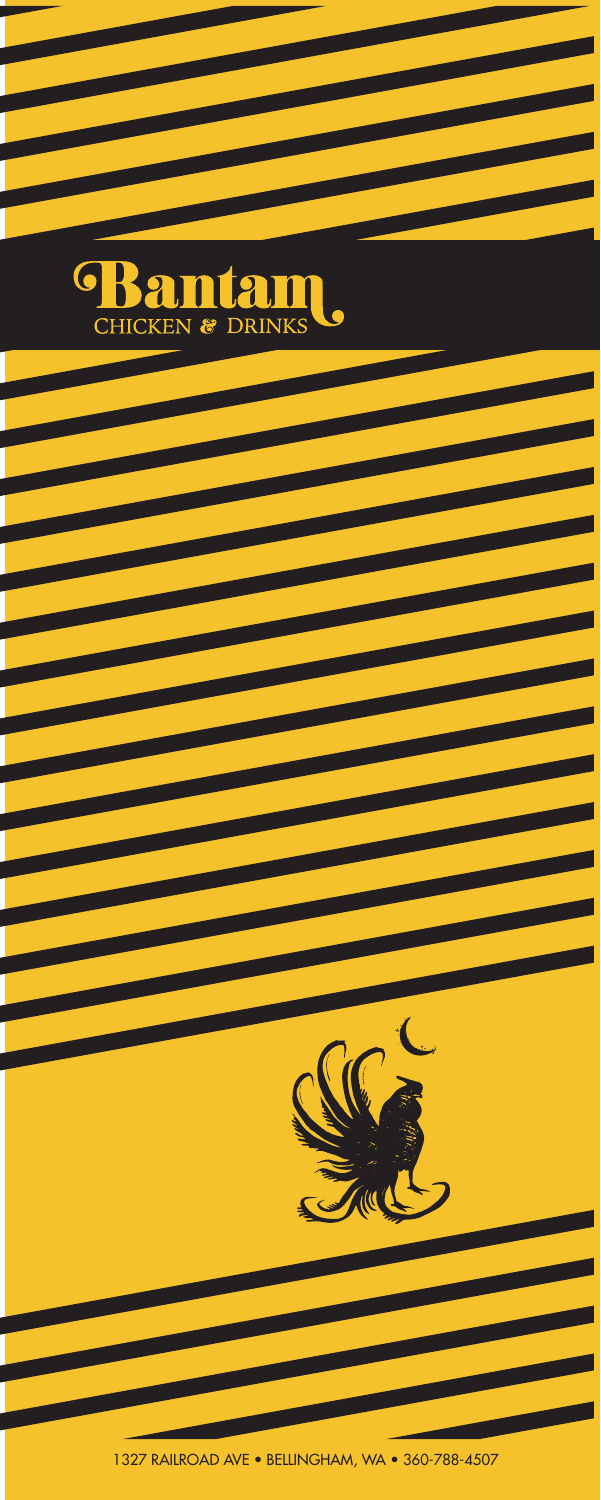# Welcome to Bantam. **CHICKEN & DRINKS**

*We recognize that every job in this restaurant demonstrates effort and skill. For that reason, we eliminated the wage gap between front of house and back of house.*

*When you leave a tip, you are tipping every person who had a part in your dining experience from dishwashers to bartenders. Thank you for supporting Bantam and the people who work here.*

### HEAD CHEF Nicholas Thompson

**20% gratuity added for parties of 6 or more.**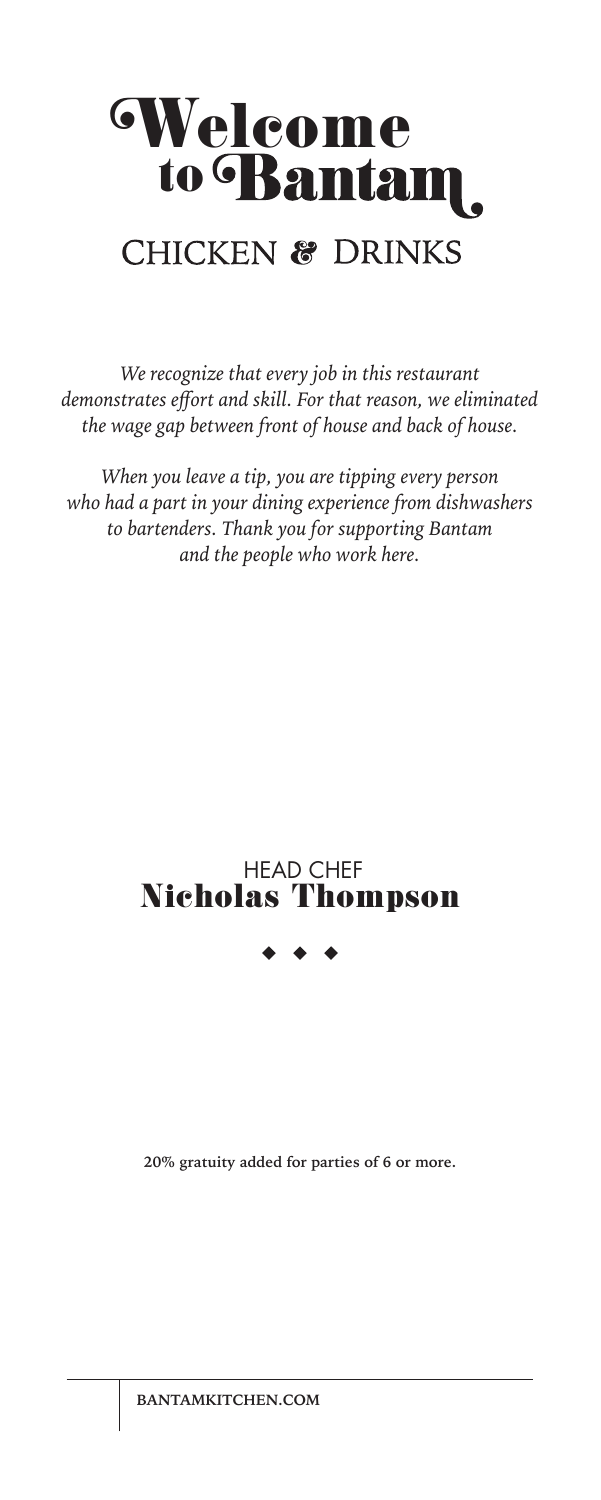# APPETIZERS

| Served with remoulade                                                                                                                               |
|-----------------------------------------------------------------------------------------------------------------------------------------------------|
| Avenue seeded baguette and your choice of roasted red pepper<br>walnut spread, herb oil with pomegranate reduction or lemon<br>tarragon herb butter |
| Two Avenue seeded baguettes, roasted red pepper walnut<br>spread, herb oil with pomegranate reduction and lemon<br>tarragon herb butter             |
| Served with house ranch                                                                                                                             |
| Served with house ranch                                                                                                                             |
| Served with house ranch                                                                                                                             |



| Kale, beets, carrots, blue cheese, candied walnuts, orange |  |
|------------------------------------------------------------|--|
| tarragon vinaigrette                                       |  |
|                                                            |  |
|                                                            |  |
|                                                            |  |
| House Caesar Saladsm10/lg16                                |  |
| Romaine, brown butter Cajun croutons, Parmesan, house      |  |
| caesar dressing served with a lemon wedge                  |  |
|                                                            |  |

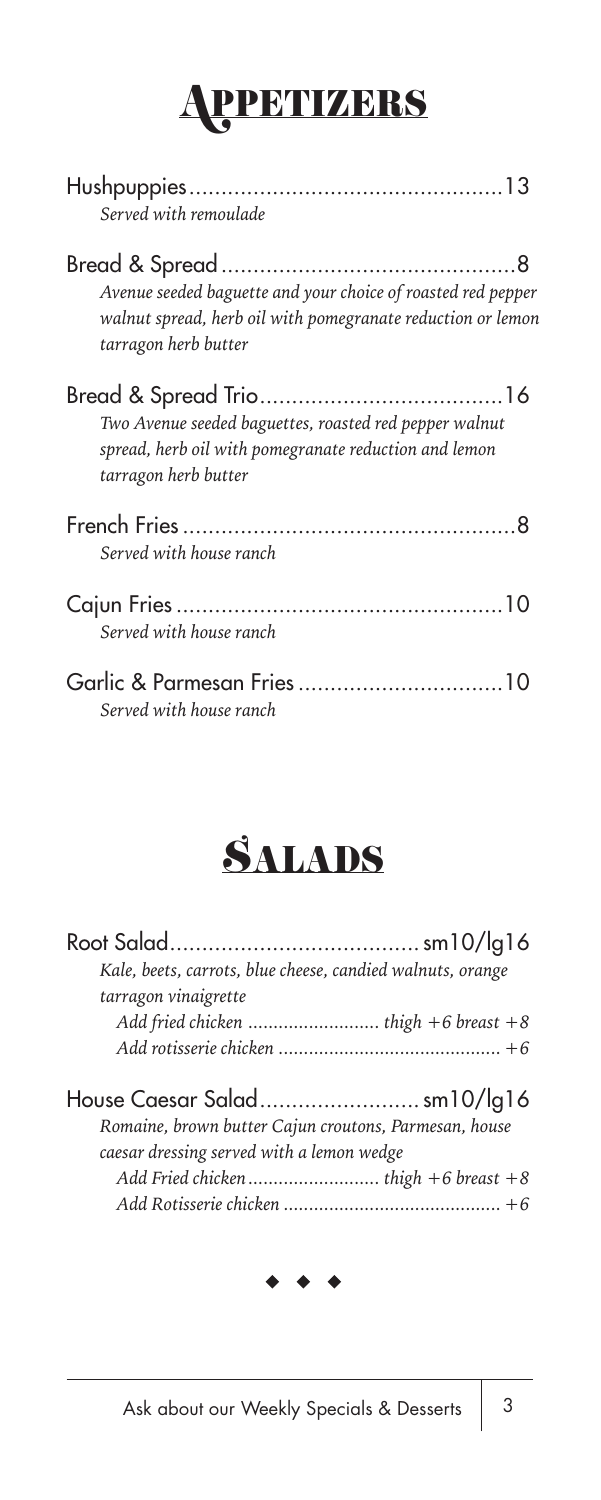## SMALL PLATES

| Beets, citrus, blackberry infused honey, herbs, pumpkin<br>seeds, whipped goat cheese                                                  |
|----------------------------------------------------------------------------------------------------------------------------------------|
| Cage free egg, parmesan crisp, red pepper walnut spread,<br>microgreens, toast                                                         |
| Grits, puffed barley grains, microgreens, pickled onion,<br>herb oil                                                                   |
| Three Cheese Mac & Cheese19<br>Tillamook sharp cheddar, gouda and gruyere mornay, rotini,<br>parmesan sourdough crumble (Not so small) |

## **SIDES**

| Tillamook sharp cheddar, gouda and gruyere mornay, rotini,<br>parmesan sourdough crumble |  |
|------------------------------------------------------------------------------------------|--|
| Turmeric and oregano vinaigrette                                                         |  |
| Organic grits, herbs                                                                     |  |
| Black eye'd peas, onions, peppers, molasses, brown sugar<br>and spices                   |  |

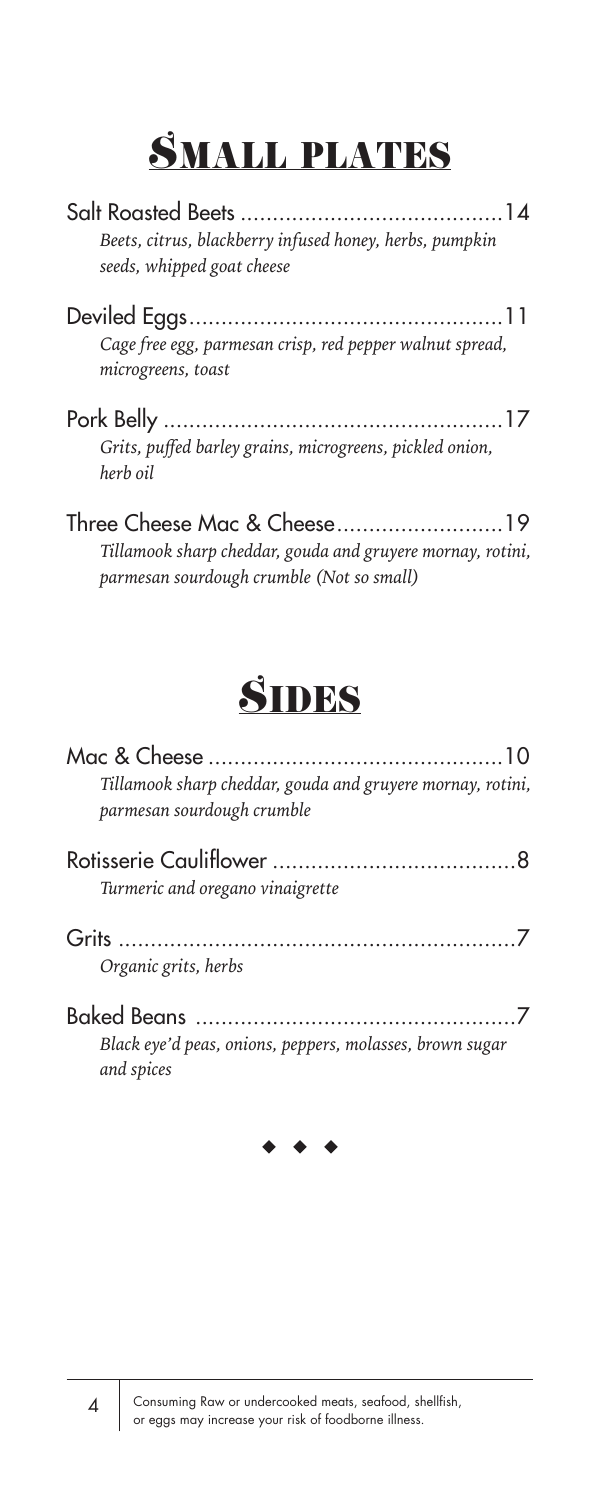## FRIED **CHIČKEN**

| Fried breast, house hot spice blend, house hot sauce,                                                                                                                                                                         |
|-------------------------------------------------------------------------------------------------------------------------------------------------------------------------------------------------------------------------------|
| pickles; served on texas toast with a side of slaw<br>Make it extra Hot  +\$3                                                                                                                                                 |
| Golden Chicken<br>. 21<br>Fried breast, turmeric-jerk spice blend, house pineapple<br>habanero hot sauce, pickled onion, scallion, lime wedges:<br>served on texas toast with a side of slaw<br>(HOTTEST CHICKEN ON THE MENU) |
| Fried breast, poultry spice blend, garlic, parmesan,<br>herb oil, lemon wedges; served on texas toast with a<br>side of slaw                                                                                                  |
| Fried breast and thigh, slaw, biscuit, herb honey, pickles and<br>your choice of side, small salad or fries                                                                                                                   |
| Line-Cook Chicken Sandwich 15<br>Fried thigh, pickles, lettuce, mayo on Martin's potato bun;<br>served with fries<br>Add Tabasco Mayo  + \$1<br>Add American Cheese $+$ \$2                                                   |
| Deluxe Fried Chicken Sandwich 21<br>Fried breast, American cheese, iceberg lettuce, fried egg,<br>bacon, mayo on an Avenue Bread bun; served with fries                                                                       |
| <b>* ROTISSERIE CHICKEN *</b>                                                                                                                                                                                                 |
| Rotisserie Chicken Family Meal 38<br>Salt & pepper whole rotisserie chicken, slaw, two biscuits,<br>honey, choice of sauce and choice of two sides                                                                            |
| Rotisserie Chicken Half Meal<br>26<br>Salt & pepper half rotisserie chicken, slaw, biscuits, honey,<br>choice of sauce and choice of side                                                                                     |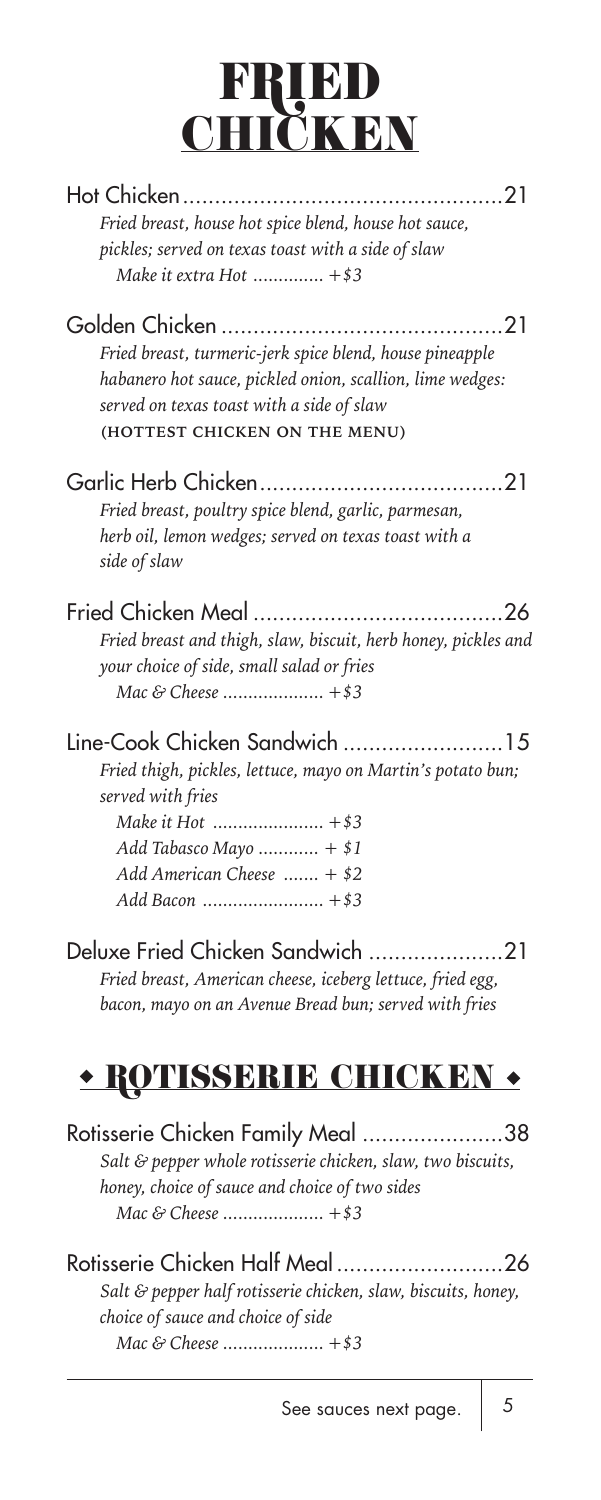# **GWEEKDAY** SPECIAL

### **WEDNESDAY & THURSDAY**

Chicken & Waffles ..................... 24 *Tellicherry pepper waffles, fried chicken breast, herb honey butter, bourbon maple syrup* 

### SAUCES

| <b>Rotisserie Meal Sauces</b> |  |
|-------------------------------|--|
|                               |  |
|                               |  |
|                               |  |

### Dipping Sauces

### **NA Beverages**

| House Squeezed Juice (orange or grapefruit) 5 |  |
|-----------------------------------------------|--|
|                                               |  |
|                                               |  |
|                                               |  |
|                                               |  |
|                                               |  |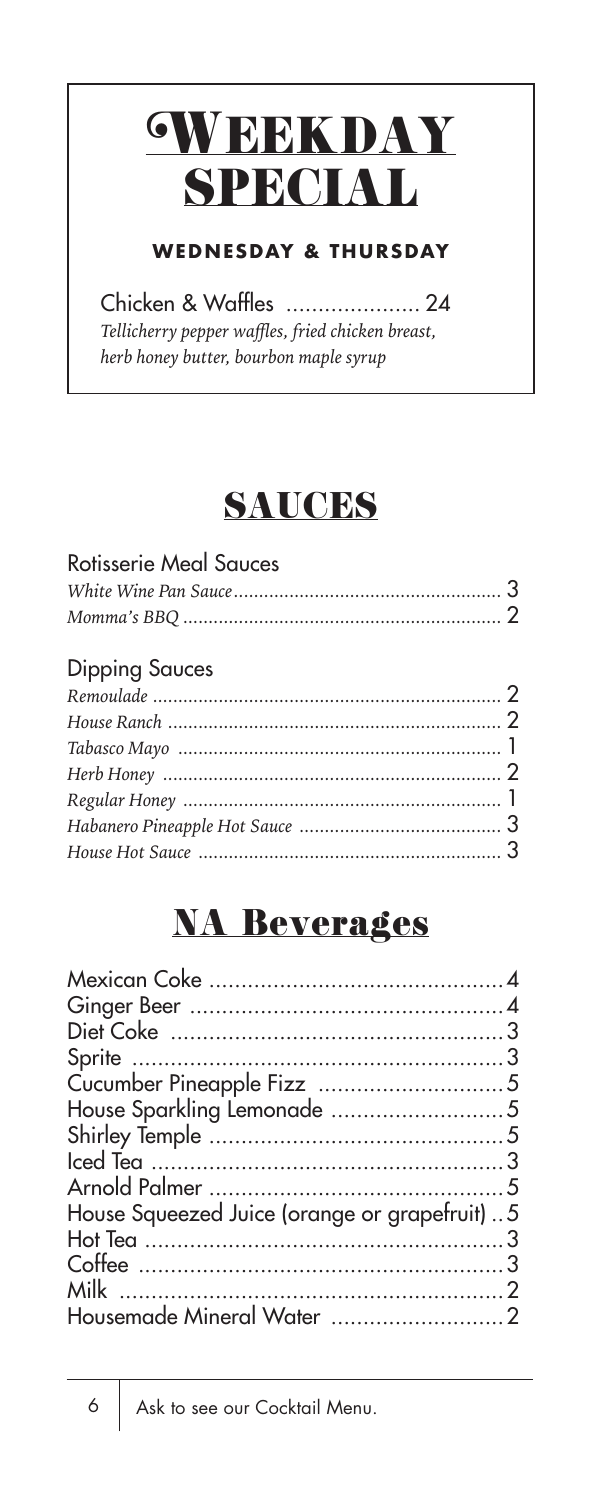## *SHAPPY HOUR*

#### **WEDNESDAY & THURSDAY**

### 4-6pm

DINE-IN ONLY

#### **FOOD**

| Fried Chicken Meal 22 |  |
|-----------------------|--|
|                       |  |
|                       |  |
|                       |  |
|                       |  |
|                       |  |
|                       |  |

#### **DRINKS**

| Gettin Acquainted10              |  |
|----------------------------------|--|
| Sitting Under the Apricot Tree10 |  |
|                                  |  |

### $\sum_{i=1}^{n}$

## \$10 Off Bottles of Wine

### **Bantam**  $\mathbf I$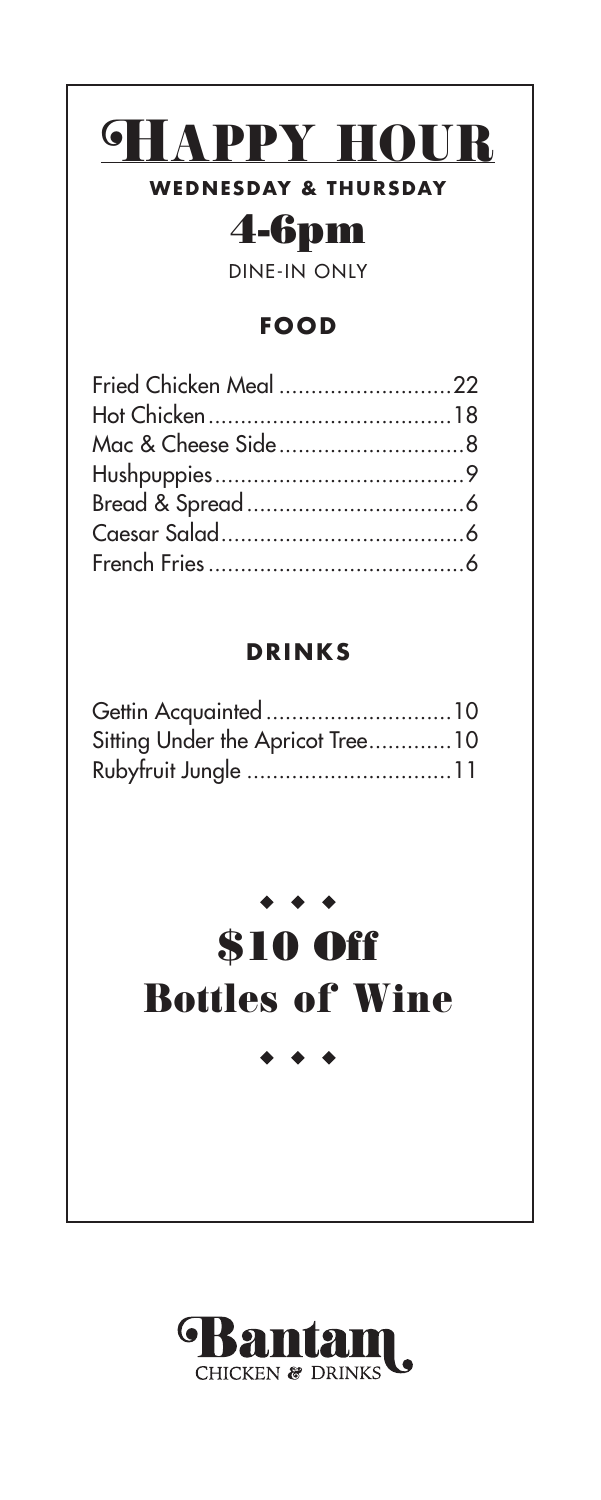### **BEER & WINE**

#### ASK ABOUT OUR ROTATING DRAFT BEER AND CIDER!

#### WINE BY THE GLASS

#### WINES BY THE BOTTLE

**DRINKS**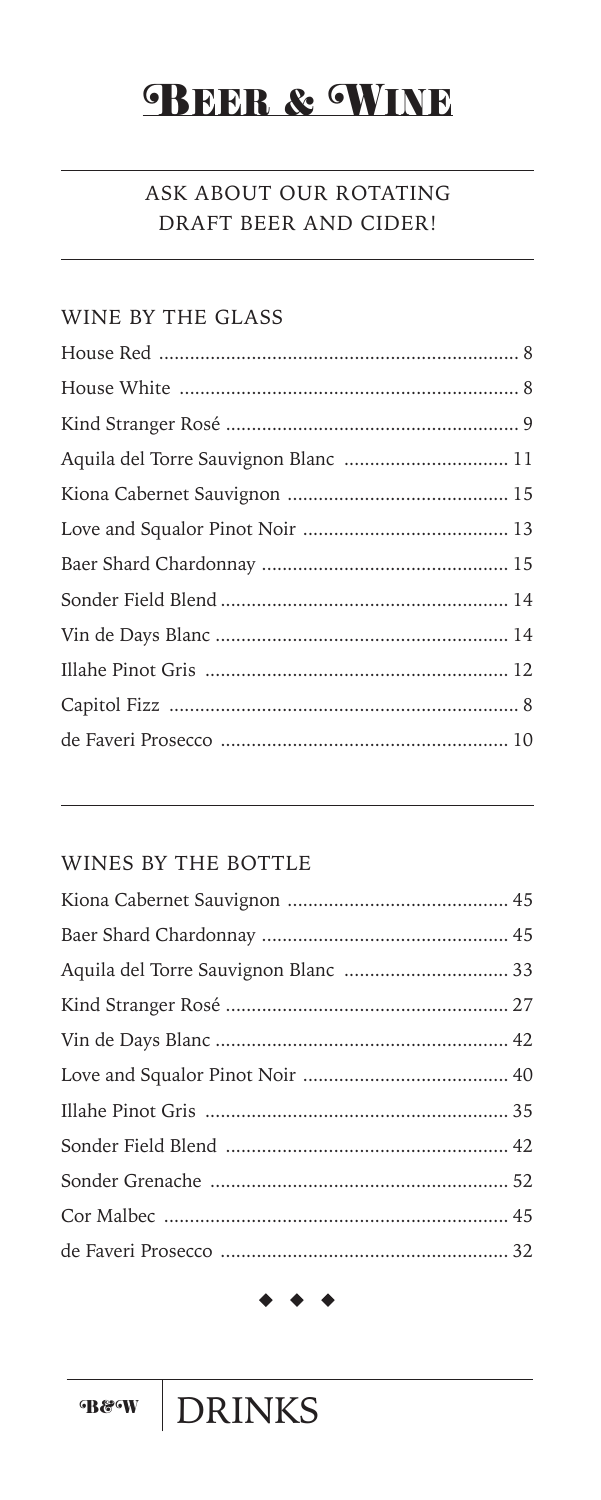## SEASONAL COCKTAILS

| Mezcal, lime, grapefruit, campari, bitters                                                                    |
|---------------------------------------------------------------------------------------------------------------|
| Habanero-infused tequila, Ancho Reyes, lime, agave                                                            |
| Earl Grey-infused gin, St. Germaine's, lime, cucumber                                                         |
| Plantation Original Dark, Smith & Cross, lime,<br>orange, pineapple, grenadine, house-made<br>pimento bitters |
|                                                                                                               |

*Bacciadonne .......................................... 15* Cynar, Amaro Montenegro, lime, house-made beer syrup, ginger beer

### **BANTAM GLASSICS**

| Empress Gin, Creme de Violette, peach, mint                                    |  |
|--------------------------------------------------------------------------------|--|
| Aviation Gin, Aperol, lemon, bitters                                           |  |
| Ketel One, lavender, lemon, grapefruit, aquafaba                               |  |
| Makers Mark, grapefruit, honey jasmine syrup, lemon                            |  |
| Tanqueray, aromatic tonic, small garden                                        |  |
| Sitting Under the Apricot Tree  11<br>4 Roses, apricot liqueur, sugar, bitters |  |